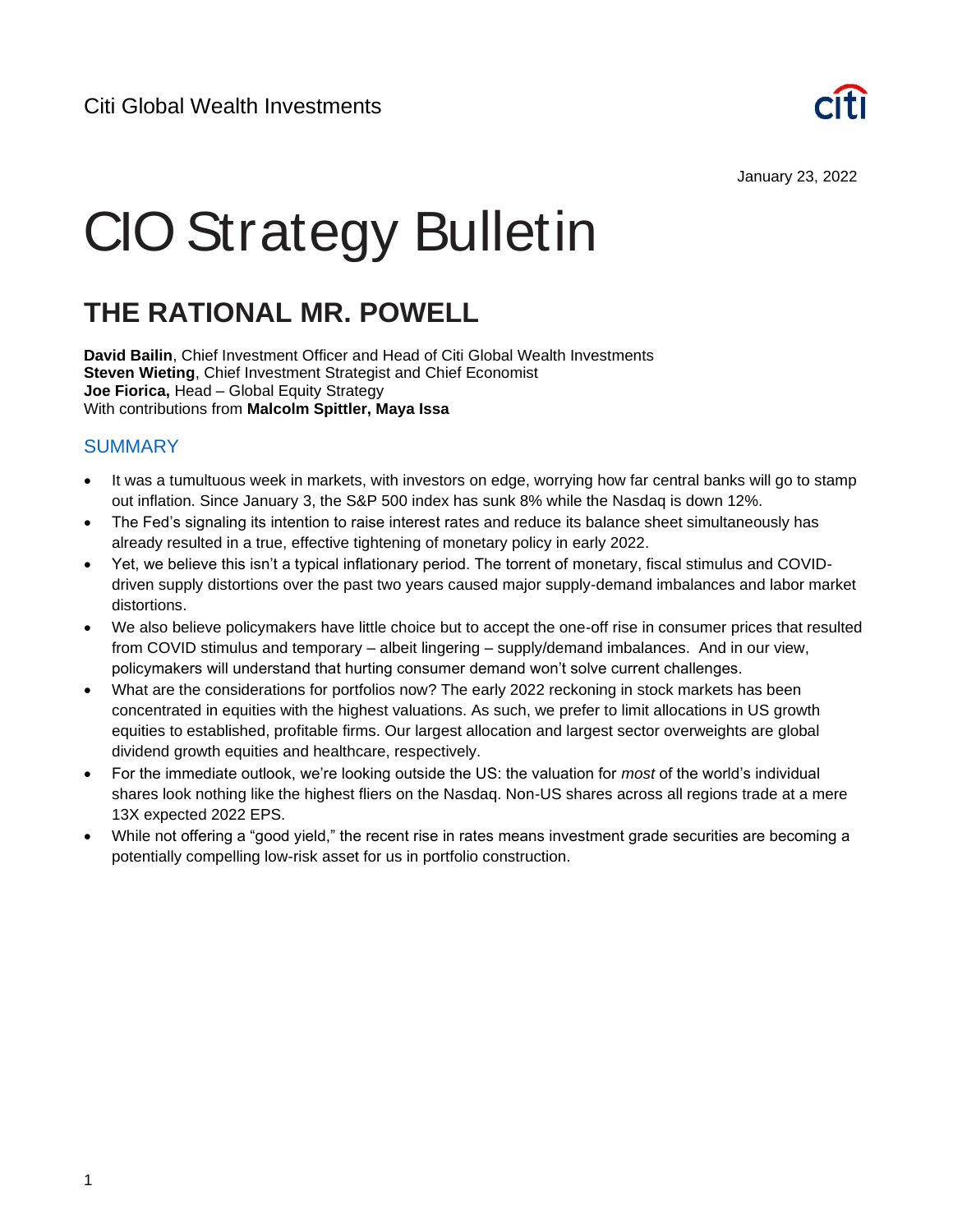# **A TINY BIT OF PANIC**

Inflation, interest rates and the Fed have put fear back into markets. So has the Russia-NATO standoff over Ukraine and oil prices rising to 2014 levels. Since January  $3<sup>rd</sup>$ , the S&P is down 8%, the Nasdaq is down 12% and nearly 20% of Nasdaq issues have hit new 52-week lows. Headline US inflation reached 40-year highs with a 7% rise over the year through December. The Fed has radically changed course (see our bulletin of December 19, 2021 [Understanding the Fed\)](https://www.privatebank.citibank.com/ivc/docs/quadrant/CIOBulletin_1219_final.pdf) by planning both rate hikes and balance sheet reductions to shrink lending and slow consumer demand.

Looking backwards, it has been 21 months since either the S&P or Nasdaq had a decline of 10%. Normally, we experience declines of 5% 3x per year and a decline of 10% once a year. So, this correction is, in a sense, long overdue. But looking unemotionally at historical norms does not capture the panicky tone of the market today.

As we wrote in ["Fear and Loathing of Inflation" on November 14, 2021,](https://www.privatebank.citibank.com/ivc/docs/quadrant/CIOBulletin111421_Final.pdf) inflation has a visceral impact on consumers and investors. It is driving a wedge between the improving state of labor markets and consumer confidence, which is weakening even as the economy continues to grow.

For over a decade, we have gotten used to a benign level of inflation, under 2.5% per year since 2011. So, when that annual rate quadruped in December to 7%, people began to wonder if the 15% peak inflation rate of the 1980s was possible again.

Persistent inflation is a complicated problem for the Federal Reserve and policymakers. A cycle of rising wages and prices would require more radical action. In the 1960s and '70s workers expected to be paid more year after year, with prices for everything rising in concert. The Fed was then in the habit of "accommodating" this with increasing the money supply every year. This was only broken by radical tightening steps and deliberate US recessions in 1980 and 1982.

## **SCARCE PRODUCTS, NOT WAGES, DROVE INFLATION IN 2021**

The flood of liquidity that policymakers used to overcome a literal shutdown of the global economy was unprecedented. Spending and distortions in the economy of this scale were last seen in WWII (see figure 1). First, production and consumption were deliberately crushed. Then, a broad, stimulus-induced recovery commenced. But with the pandemic reshaping the economy, consumer demand focused on goods at the expense of services. This drove the demand for goods to unprecedented levels, bidding up prices as goods became scarce (see figures 2-3).

#### **Figure 1: Disruptions in Production Have Been of a Scale Unseen Since WWII**





Source: Haver analytics as of January 22, 2022.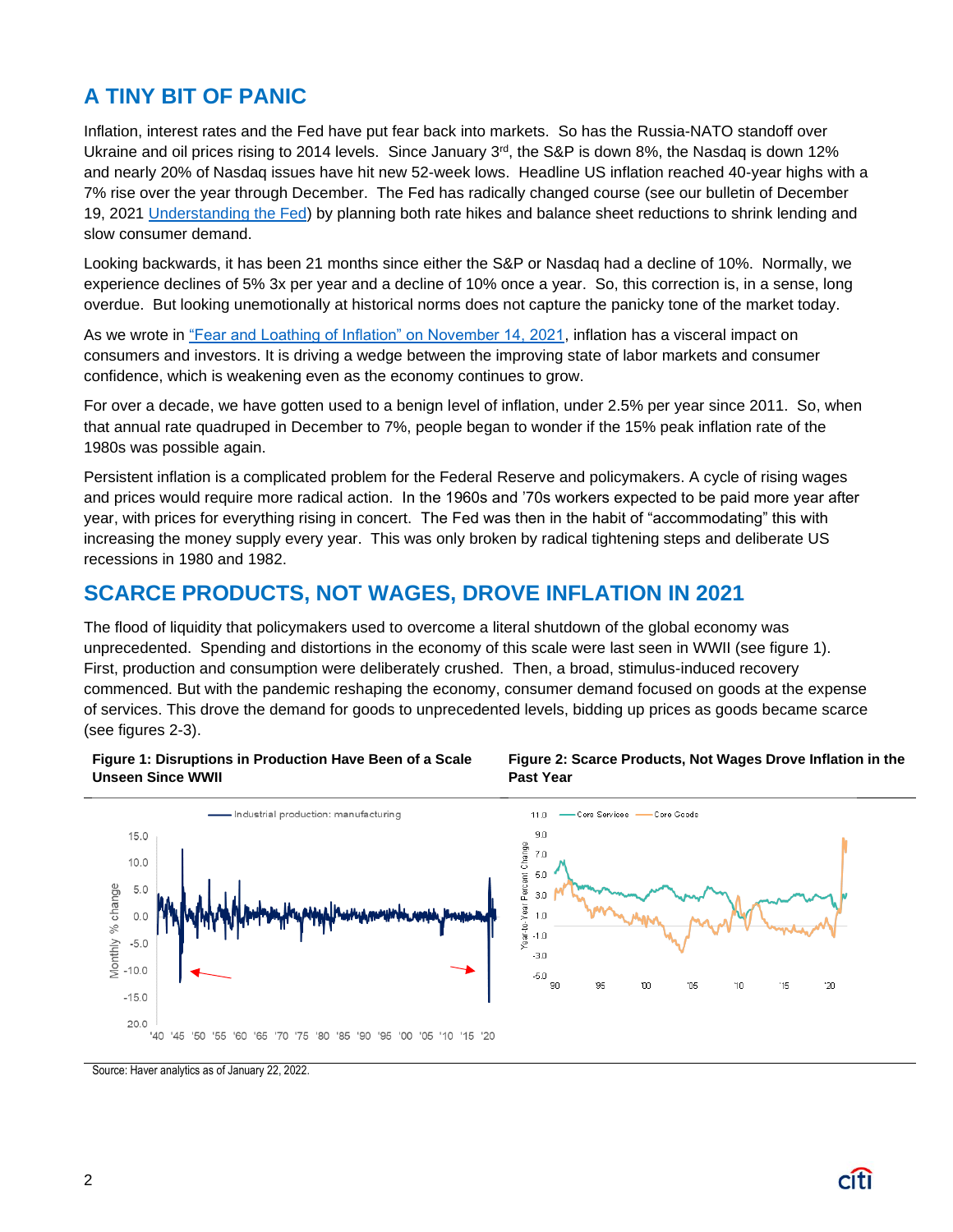



Source: Haver Analytics, Bureau of Labor Statistics as of January 22, 2022.

The pandemic itself warped the economy by changing the availability and mobility of workers, leading to manufacturing and supply chain disruptions in what was a "just in time" global manufacturing ecosystem. Businesses adapted by spending more to meet that demand, boosting goods imports by 18% and expenditures despite international shipping costs nearly tripling.

**In short, this was anything but a typical cycle and, therefore, this is anything but "typical inflation"** (see Figure 4.)



#### **Figure 4: US Consumer Price Index Y/Y% Change and Historic Transitions**

Source: Haver Analytics, Bureau of Labor Statistics as of January 22, 2022.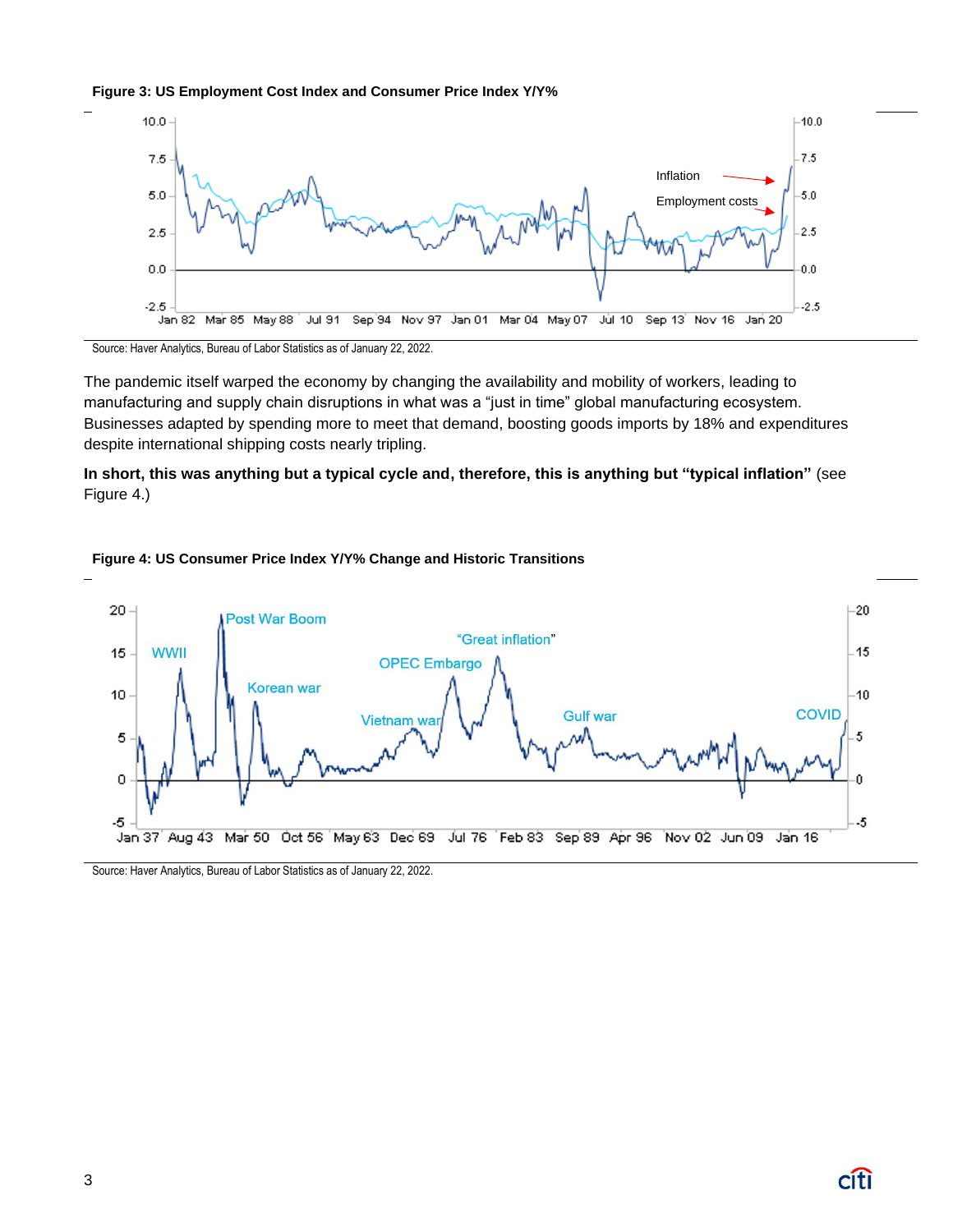# **A RATIONAL FED REALIZES ITS LIMITATIONS**

With macro stimulus largely in the rear-view mirror, policymakers should see that inducing a collapse in demand would do nothing to solve many of the present inflation-induced challenges. "Excess demand" for certain goods at the expense of services is not addressable with monetary policy. Even more clearly, Omicron's impact on global and local supply chains cannot be fixed with tightening macroeconomic policies.

# **WHY EXPECT RATIONALITY?**

We believe Fed policymakers have little choice but to accept the one-off rise in consumer prices that resulted from COVID stimulus and temporary – albeit lingering – supply/demand imbalances. We also believe that policymakers will recognize that inducing a collapse in demand will do nothing to solve the present inflation challenge. Here's why:

- Fiscal policymakers have already eliminated almost all COVID stimulus.
- There is tangible progress toward supply recovery, both in components and in transport.
- Covid is likely to abate, and the future severity of the disease will, too. The demand balance between goods and services expenditures will slowly return to normal.
- A severe tightening that sinks the recovery in employment will do little to improve the supply/demand imbalance and represents an unacceptable sacrifice.

Therefore, it seems unlikely to us that the Fed will clamp down hard enough to completely reverse the crisisinduced easing. Unlike the historic choice made in 1981 to force a recession in the fight against double-digit inflation, we believe the Fed **will not** choose to (or need to) sacrifice the present US economic recovery to force inflation down. In fact, we expect Fed members to confirm this view in future comments as the policy-making Federal Open Market Committee meets later this week.

# **THE DATA SUPPORTS THE FED MOVING CAUTIOUSLY**

#### **EMPLOYMENT DATA**

While no one should expect a full return to pre-COVID economic norms, COVID has left massive and temporary distortions to product demand and labor markets. Despite both a sharp drop and subsequent recovery in 2020, two million jobs were lost in the US in the past two years while four million workers are missing from the labor force (see figures 5-6). This explains the Covid-related spike in wages given the temporary shortage of workers.



#### **Figure 6: Four Million Have Yet to Return to the Labor Force**



Source: Haver Analytics as of January 21, 2022. Figure 1 shows US employment level. Figure 2 shows US persons not in the labor force (16+ years).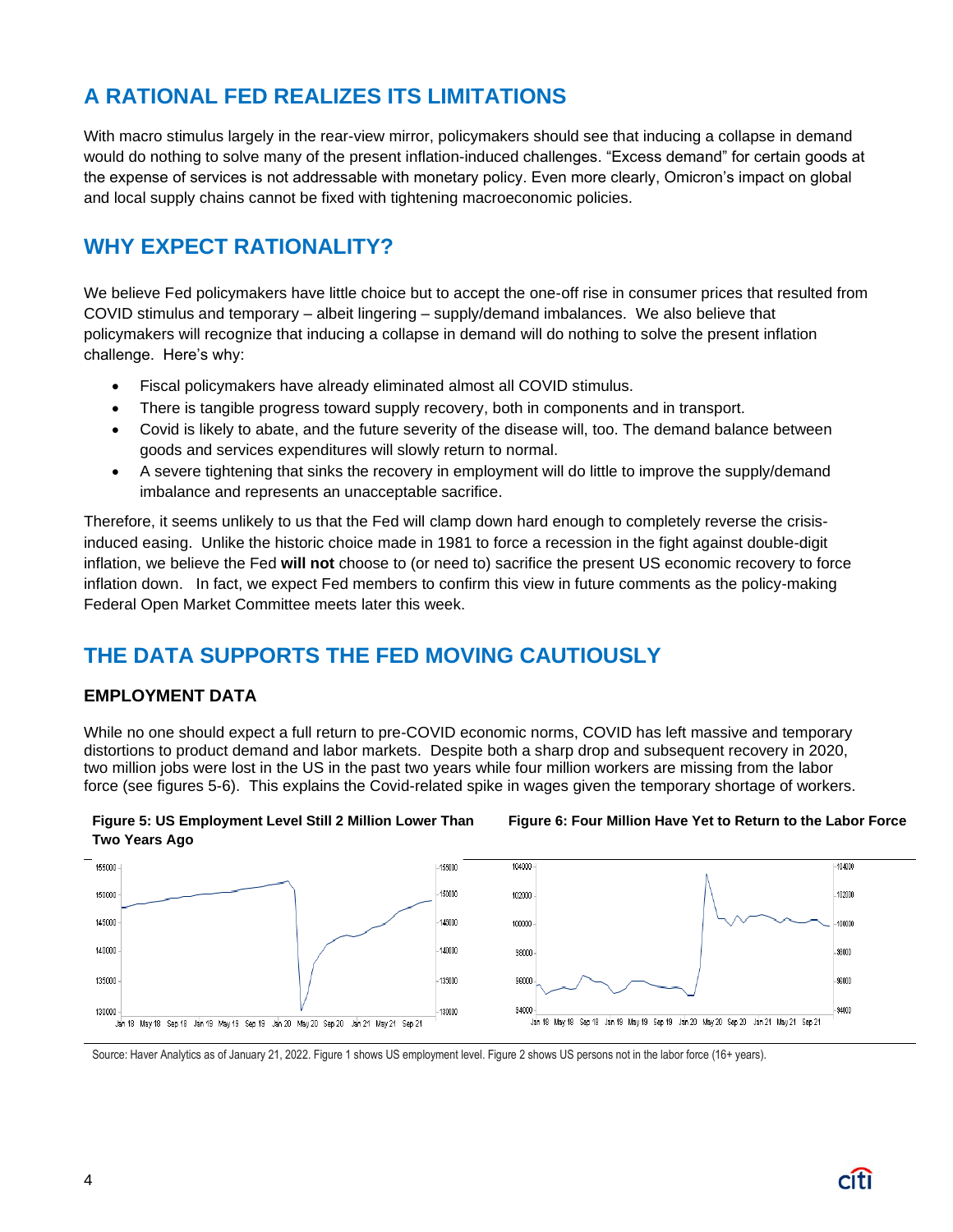#### **SUPPLY CHAIN NORMALIZING, KEY COMPONENTS ARRIVING**

In normal times, it often takes time for supply to catch up with demand. In the case of semiconductors, people have forgotten that there was already a shortage in 2019. The 2018 tariffs imposed by the US on China restricted the availability of raw materials for chips, such as silicon and reactor tubes. Then, Japan implemented export restrictions on Korean semiconductor manufacturers on chemicals produced by Japan vital to chipmaking. So, a semiconductor shortage was already in place in December of 2019 driving prices higher.

Now, in 2022, even in the face of extraordinary demand for semiconductors caused by Covid, US semiconductor component imports are surging. This increased supply should help the US autos industry, among others, begin to ramp up production. Thus, we expect that the availability of new cars will rise, ultimately correcting the largest spike in used car and truck prices in history (see figures 7-8).





Source: Haver Analytics as of January 21, 2022.

#### **MORE SHIPS, MORE OIL**

US ports are now showing significant progress working through the backlog of container shipments (see figure 9). And while we can contemplate new disruptions or shocks, the pace at which global oil supplies are recovering is well in excess of the 3.2% growth rate Citi expects crude oil consumption to grow in 2022-2023 (see figure 10).

In our view, higher profits in the oil patch seem highly likely to restore higher production levels, and hence bring down the oil price over the coming year. This will tame headline inflation and improve the sense of well-being for consumers.





**Figure 10: Global Crude Oil Consumption and Production year-on-year %**



Source: Haver Analytics as of January 21, 2022.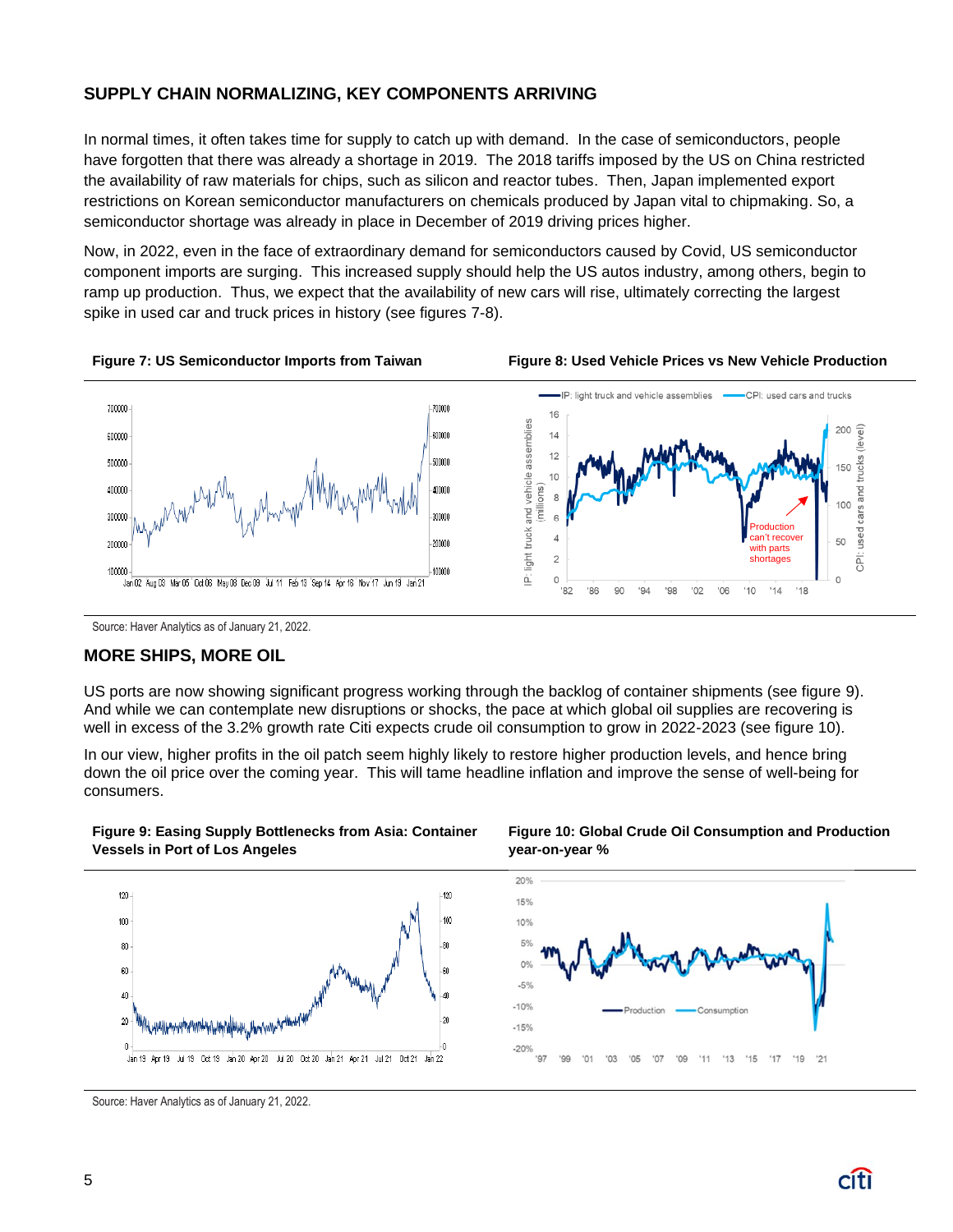# **PORTFOLIO IMPLICATIONS**

Both equities and bonds have fallen together in value in the new year. The combined bond and stock market selloff in the past three weeks suggests limits to the extent of further interest rate pressures generally.

#### **EQUITIES**

As we discussed in last week's bulletin [\(CIO Bulletin -](https://www.privatebank.citibank.com/ivc/docs/quadrant/CIOBulletin011622final3.pdf) Tech vs Fed), the early 2022 stock market reckoning has been concentrated in equities with the highest valuations (see figure 11). With a year or more of monetary tightening ahead, we don't expect speculative froth to return (see figure 12).

We would prefer to limit allocations in US growth equities to established, profitable firms. Our largest allocation and largest sector over-weights are global dividend growth equities and healthcare, respectively. However, "interest rate victims" in the present selloff include the strongest technological franchises in payments, fintech and cybersecurity. We see the selloffs in select equities as a buying opportunity for long-term investors.







Source: Haver analytics as of January 7, 2022. Note: Figure 12 - The Buzz/NextGen US Sentiment Leaders Index dropped 29% since late 2021 to come more in line with S&P 500 index levels. Indices are unmanaged. An investor cannot invest directly in an index. They are shown for illustrative purposes only and do not represent the performance of any specific investment. Past performance is no guarantee of future results. Real results may vary.

#### **FIXED INCOME**

The Fed's communication on future short-term policy rates - and revelation that it intends to tighten monetary policy with its balance sheet at the same time - has resulted in a true, effective tightening of monetary policy in early 2022. Notably, US Treasury five-year note yields have risen 120 basis points over the past year. That represents the *majority* of the rate rise seen in any past tightening cycle, excluding those managed by 1980s inflation-slayer Paul Volcker (see figure 13).

While far from a "good yield," the rise in rates means that investment grade securities are becoming a more compelling low-risk asset for us in portfolio construction. This is particularly so if the Fed's quantitative tightening actually short-circuits a more dramatic rise in policy interest rates.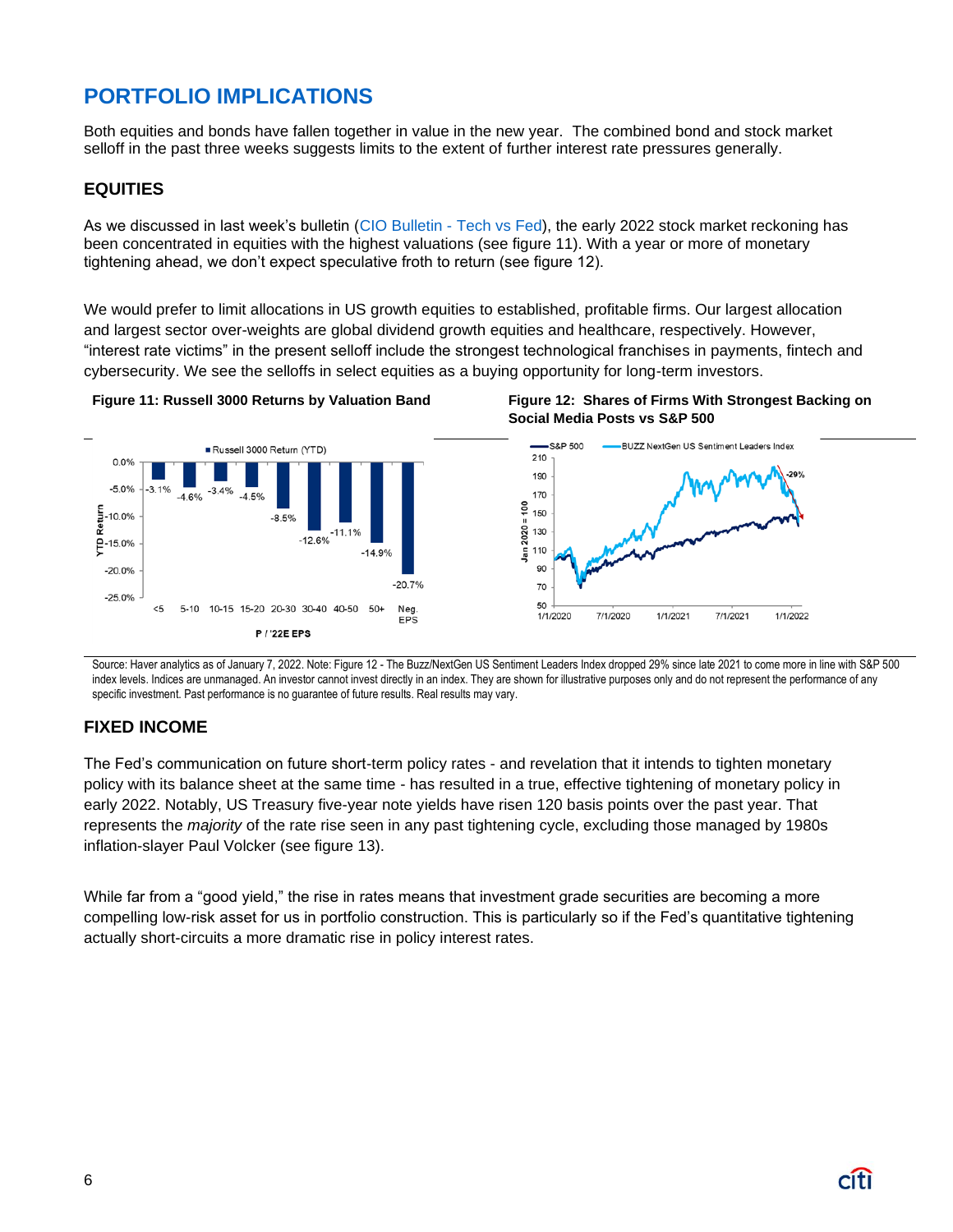



Source: Haver Analytic as of January 22, 2022.

#### **THINK GLOBALLY**

Given recent market volatility, we take comfort in the fact that the valuation for *most* of the world's individual shares look nothing like the highest fliers on the US's Nasdaq. As Figure 14 shows, **non-US shares across all regions trade at a mere 13X expected 2022 EPS.** They also trade with premium immediate dividend yields (see Figure 15)**.** This includes markets with notable macro-economic risks, but contrasting policies to the US, such as the European Union. There, monetary policy remains in "slowing easing mode" this year. It also includes China, where both fiscal and monetary easing are beginning to turn far more growth-friendly as policymakers start to stem an unacceptably weak growth rate (See figure 16).



Source: Haver analytics as of January 7, 2022. Indices are unmanaged. An investor cannot invest directly in an index. They are shown for illustrative purposes only and do not represent the performance of any specific investment. Past performance is no guarantee of future results. Real results may vary.

# **Figure 14: US Growth, Value, and non-US Valuations Figure 15: Regional Dividend yields**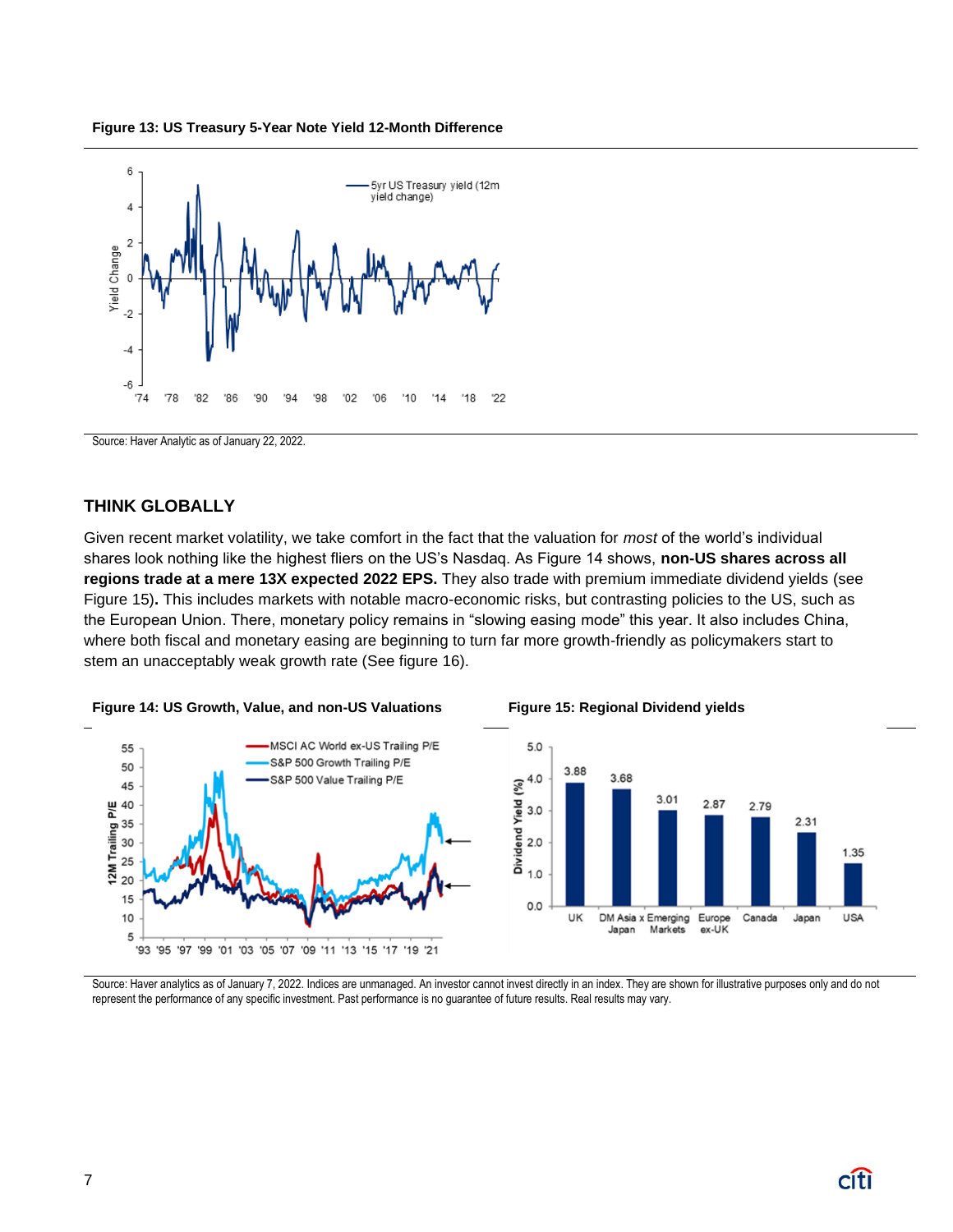



### **CONCLUSIONS**

Investors were treated to a rapid recovery from the COVID swoon in 2020. They now face the likely first equity market correction of the recovery as policymakers appropriately discontinue stimulus when the economy doesn't call for it. At the same time, we expect the Fed to confirm that risking the expansion is not in their game plan.

We are not among the chorus of bears who claim stimulus is the sole story of the bull market. While we expect lower equity returns going forward, we believe that the surge in corporate profits is and will be the key driver of markets. We see slower gains in EPS this year and next.

A sharp change in the pace of macro policy easing – both fiscal and monetary – does represent a change in the market environment. Firms with a good story - but in need of cash to merely survive - should not be an investor's priority. Meanwhile, we don't fear for the valuation of most of the world's profitable companies.

In the end, we expect that the Fed will act rationally to normalize its policies without crushing a nascent recovery. Perhaps the markets will look back at the Fed's moves in December as prescient. By announcing its intention to use both rate hikes and balance sheet reductions to tame inflation, it may already have achieved some of its objectives in spite of its limited ability to tame Covid-driven inflation.